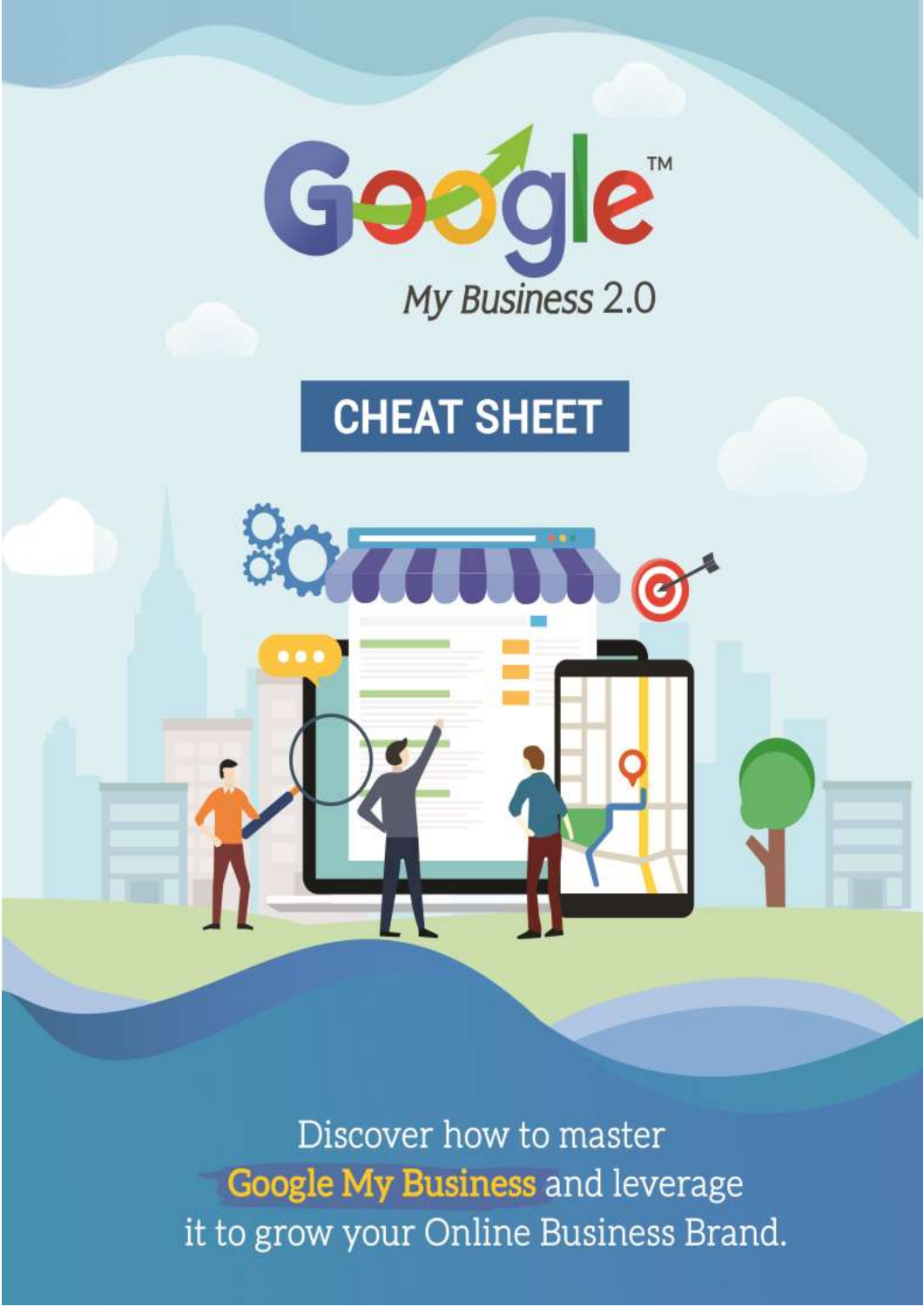



Discover how to master Google My Business and leverage<br>to grow your Online Business Brand

#### **CHEAT SHEET**

#### **How to Setup Google My Business:**

- o Step 1: Visit Google My Business's Website
- o Step 2: Click the Green Button "Manage Now" button.
- o Step 3: Enter the Name of Your Business
- o Step 4: Enter the Address of Your Business
- o Step 5a (For Brick & Mortar Businesses): Drag the Map Marker to Your Location
- o Step 5b (For Service Area Businesses): Set Your Service Area
- o Step 6: Categorize Your Business
- o Step 7: Set What Contact Details to Show Your Customers
- o Step 8: Finish and Verify Your Business
- o Step 9: Verify Your Business

#### **The Importance of Business Listings:**

- o Consistent NAP
- o Google Yourself
- o Take Ownership
- o Document

#### **Latest Google My Business Updates**

- o Appointment URLS Function
- o Menu Editor Added
- o Direct Messaging With Your Customers
- o Google Question And Answers For Local Business
- o Small Thanks Initiative
- o Google Website Builder
- o Google Posts

## **Improving Local SEO and your Company's GMB Page Rankings**

o Build your Google My Business Profile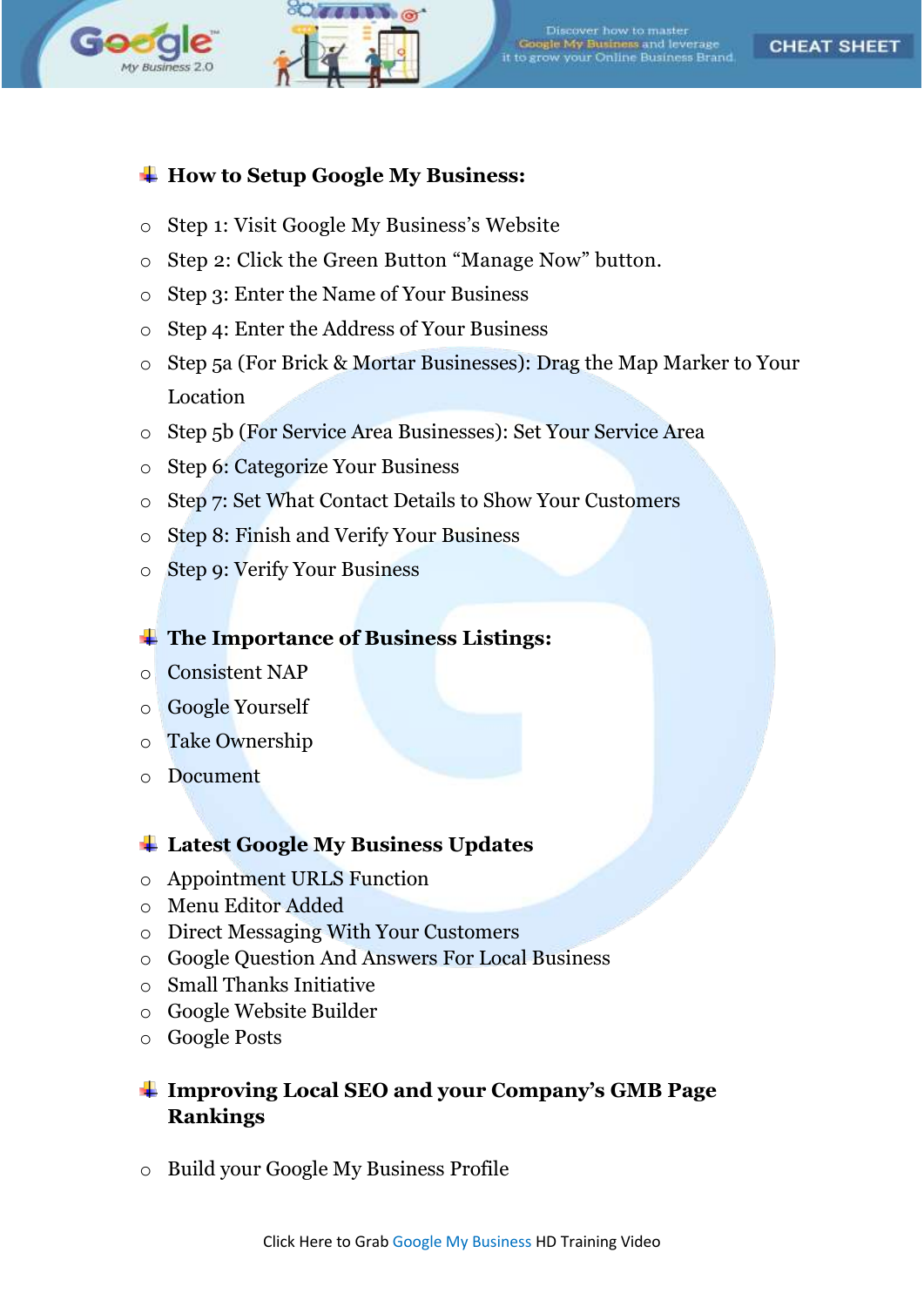



.<br>Google <mark>My Business</mark> and leverage<br>5 grow your Online Business Branc

**CHEAT SHEET** 

- o Assess for Copy Page Listings
- o Insert Relevant Categories
- o Create Sure Contact Information for Your Site Is Accurate & In Text Type
- o Make Sure Your Own NAP Information on the Internet Is Consistent
- o Check for Missing Indices
- o Request Client Reviews
- o Curate High-Quality Articles and Content
- o Build Relevant and Quality links
- o Get Busy on Social Networking
- o Boost Your Site for Mobile

## **Tips To Improve Google Places Page Ranking**

- o Business Listings
- o Consistent NAP
- o NAP On Website
- o Embedded Google Map
- o Reviews
- **Things you might not know about Google My Business categories**
- o Google constantly changes the names of categories.
- o Google constantly removes categories and adds new ones.
- o New categories can give you a boost in ranking.
- o Categories have different names in different countries.
- o The categories you see on Google might not be the way they appear in the Google My Business dashboard.
- o The concept of "category dilution" is not true according to our testing
- o The primary category holds more ranking power

## **Ultimate Google My Business Optimization Checklist**

- o Does Your Business Qualify for a Listing?
- o Request Ownership of a Listing
- o Verify Your Google My Business Listing
- o Upload Photos to Your GMB Listing

## **Tips to responding to reviews**

- o Be nice and don't get personal
- o Keep it short and sweet
- o Be honest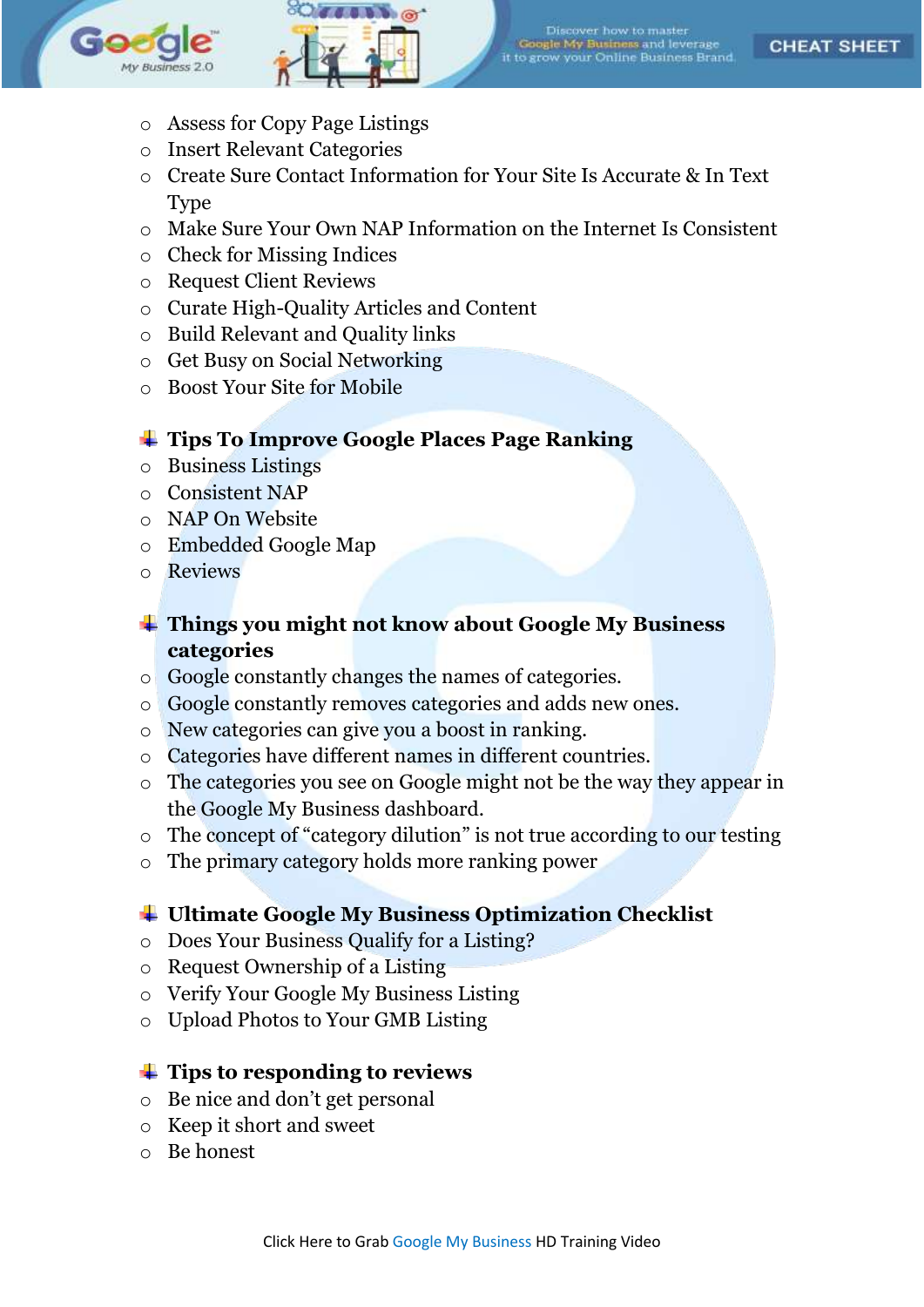



Discover how to master **Google My Business and leverag<br>o grow your Online Business Br** 

**CHEAT SHEET** 

## **How Can Restaurants Use Google My Business For Menu Listing & Local Posts**

- o Google My Business Menu Listing
- o To List & Update Your Menu On Google
- o Google My Business Posts

## **Common Google My Business Mistakes to avoid**

- o Not Verifying Your Business Listing
- o Using spammy techniques for your business name
- o Using your legal business name instead of your widely recognized name
- o Bad Business Description
- o No Reviews
- o Solicited Or Fake Reviews
- o Duplicate Listings

## **Analyzing and Measuring Google My Business Traffic Data**

- o Using UTM Codes To Track Google My Business Traffic
- o Creating UTM Codes
- o Adding UTM Tracking URL To Google My Business Listing
- o Setting Up Tracking Within Google Analytics
- o Seeing Google My Business Traffic In Google Analytics